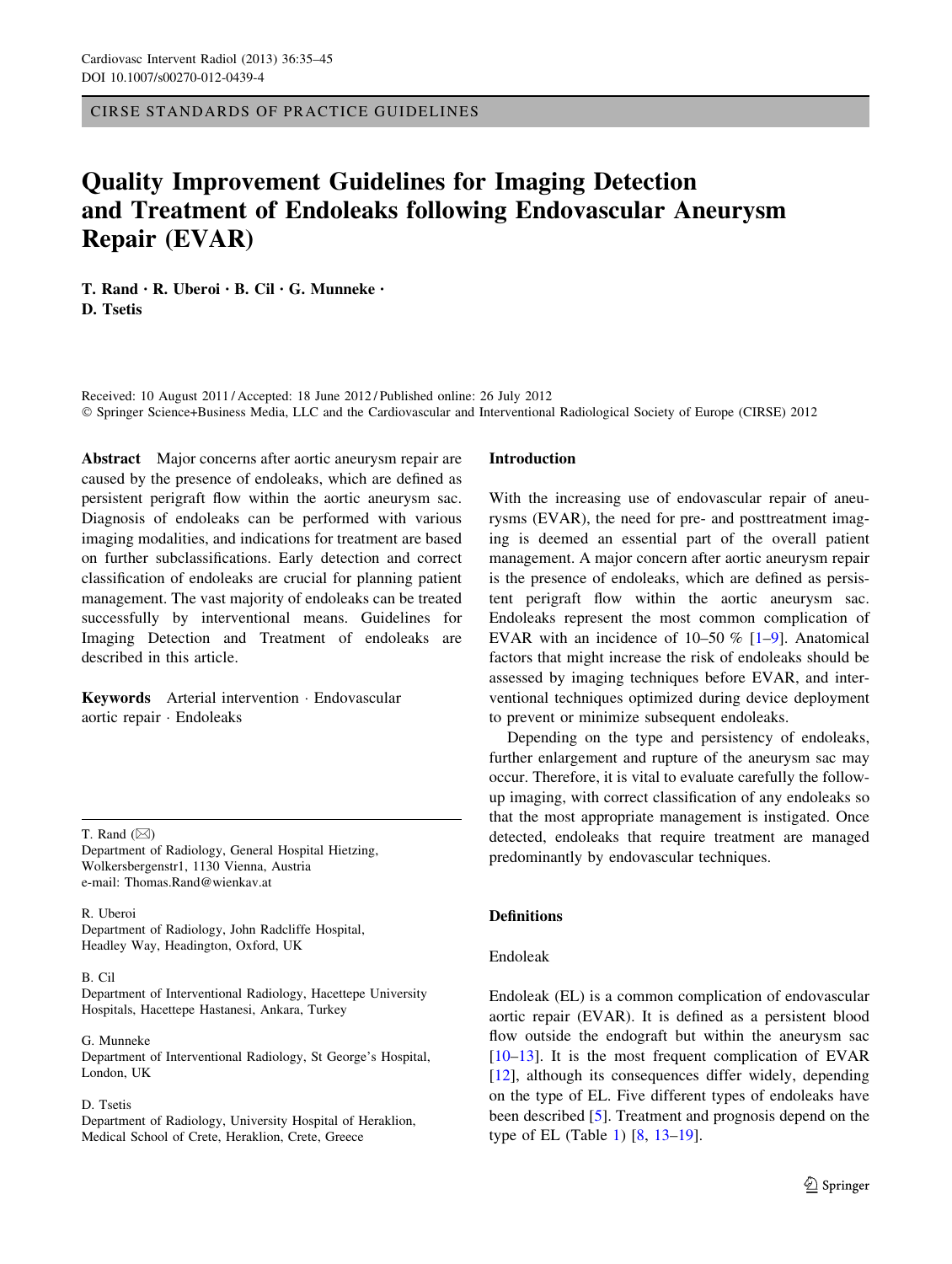<span id="page-1-0"></span>Table 1 Endoleak classifications

| Type of endoleak | Location of leak       |
|------------------|------------------------|
| Type 1           | Attachment site        |
| A                | Proximal               |
| B                | Distal                 |
| C                | Iliac occluder         |
| Type 2           | Collateral vessel      |
| A                | Single vessel          |
| B                | Multiple vessels       |
| Type 3           | Graft failure          |
| A                | Midgraft puncture      |
| B                | Junctional             |
| Type 4           | Porosity of graft wall |
| Type 5           | Endotension            |

Adapted and modified from [[19](#page-9-0)]

# Type I EL

Type I endoleak is defined as a leak at the attachment site of an endograft, and a manifestation of sealing failure. Type I ELs are further subclassified in type IA, IB, and IC depending on the occurrence at proximal and distal end of the endograft, or iliac occluder, respectively. The incidence of type IA proximal endoleak increases in anatomically difficult situations, such as short  $(\langle 15 \text{ mm})$  neck, large neck diameter  $(>=32$  mm), tapered necks, increased angulations  $(>60^{\circ})$  and landing zones with calcification, thrombus, or uneven size  $[5]$  $[5]$ . Incidence of type I endoleak has been reported in as many as 10 % of EVAR cases [\[5](#page-8-0)]. Type I endoleaks increase with time from 3.5 % at 30 days to 6.8 % at 12 months [\[20](#page-9-0)].

Type I EL is associated with a significant pressure increase in the aneurysm sac and treatment always should be considered.

# Type II EL

Type II EL are branch endoleaks and involve retrograde flow into the aneurysm sac from aortic or iliac branch arteries, such as intercostal, lumbar, inferior mesenteric, hypogastric, arteries. They are further differentiated into type IIA when they are related to only one patent branch and type IIB when they are complex with two or more patent branches and creating a flow-through situation. Type II ELs account for approximately 40 % of all endoleaks and are reported in 20–30 % of EVAR cases at 30 days, 18.9 % at 1 year, and 10 % beyond 1 year [[5\]](#page-8-0). Fifty percent of type II ELs resolve spontaneously, 10–15 % are persistent on long-term follow-up, and new type II endoleaks develop in 5–10 % [[3,](#page-8-0) [4,](#page-8-0) [21](#page-9-0), [22](#page-9-0)].

#### Type III EL

Type III EL are defined as a junctional leak or modular disconnection (IIIA) or fabric disruption with midgraft holes (IIIB). Like type I endoleaks, type III endoleaks are considered high-pressure, high-risk leaks and always warrant urgent management. Type III endoleaks are infrequent with an estimated incidence of 4 % beyond 1 year [\[5](#page-8-0)]. They generally manifest as large collections of contrast, centrally located in the aneurysm sac and usually distant from landing sites (Table [2](#page-2-0)). Fabric tears can be hard to detect, but modular disconnections usually are well seen with computed tomography (CT).

### Type IV EL

Type IV EL are defined as a porous endograft, which is detected \30 days after graft placement, due to fabric porosity. They present at the time of the operation on completion aortograms, when patients are fully anticoagulated. By definition, an endoleak noted on follow-up imaging should not be considered a type IV endoleak.

# Type V EL

Type V EL refers to the phenomenon of endotension, which represents a persistent or recurrent pressurization of an aneurysm sac without an identifiable type I–IV endoleak on imaging. This may be due to such slow blood flow that it is below the sensitivity limits for detection on current imaging methods. Other alternative explanations that have been suggested for this phenomenon include the development of seroma, infections, and pulsation of the graft wall and thrombus with transmission of the pulse wave through the perigraft space to the native aneurysm wall or by ultrafiltrate across the porous fabric of the endograft. Therefore, endotension may be related to the graft design, including stent structure and fabric compliance (Figs. [1](#page-3-0), [2,](#page-4-0) [3](#page-4-0), [4\)](#page-5-0).

#### Further Definitions

Time of detection On the basis of the time of first detection endoleaks can appear perioperative (first 24 h), early  $(1–90$  days after EVAR), and late  $(>90$  days after EVAR) [\[1](#page-8-0)].

Intrasac pressure Endoleaks may be associated with a persistent or recurrent systemic pressure in the aneurysm sac. Intra-aneurysm sac pressure measurements have been performed by invasive techniques post-EVAR; however, with the availability of newer technologies, it may be possible to do this noninvasively in the future [\[23–25](#page-9-0)].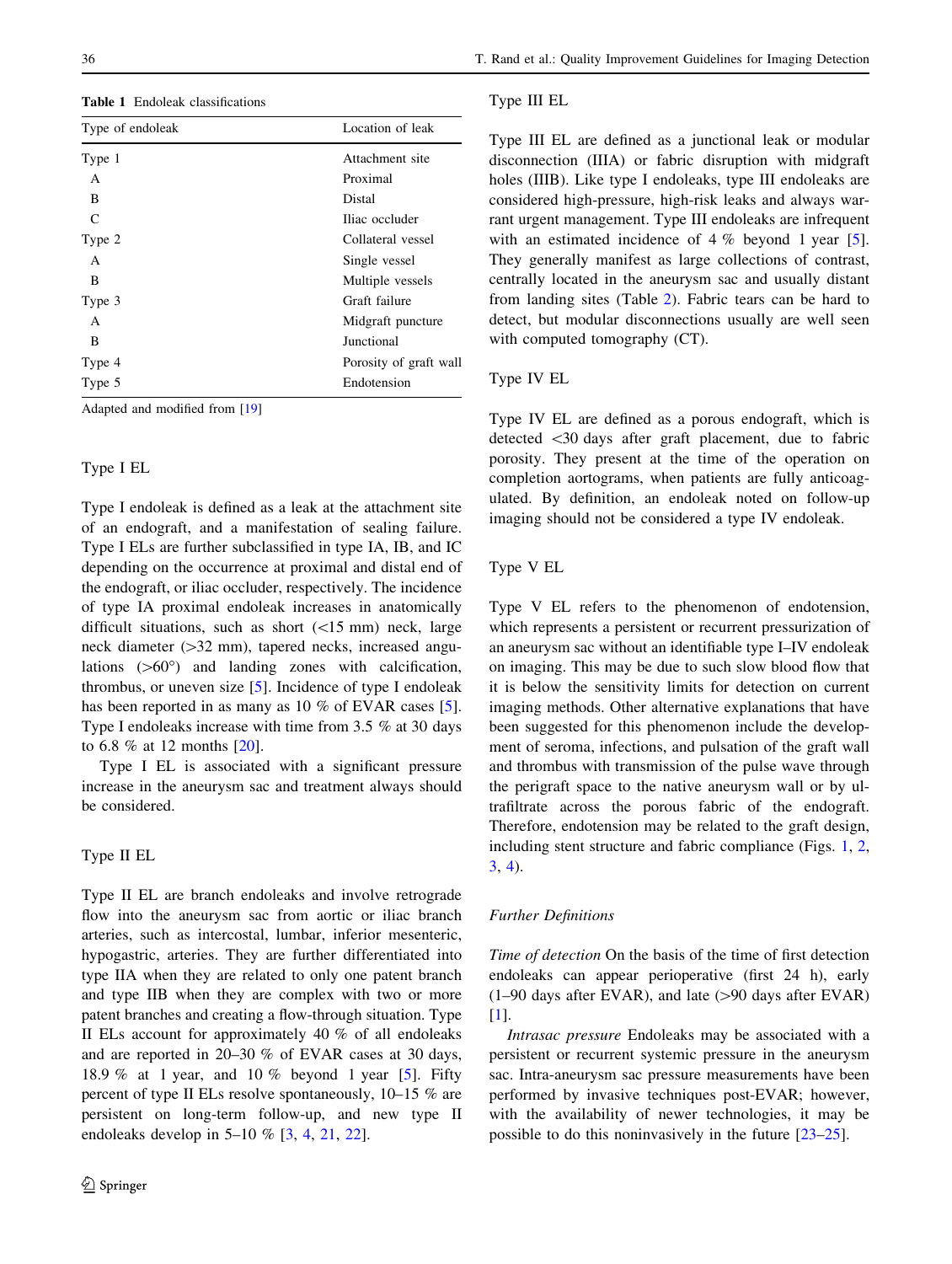<span id="page-2-0"></span>

Reprinted from [[20\]](#page-9-0)

Sac expansion is defined as an increase of  $>5$  mm in the maximum sac diameter during the interval between successive follow-up imaging [\[20](#page-9-0)].

#### Imaging of Endoleaks

Surveillance is necessary in all patients who undergo EVAR. The frequency of follow-up imaging varies between different centers. Multislice computed tomography (MSCT) and DSA are considered the most accurate imaging techniques for the detection and classification of endoleaks. Most institutions utilize serial CT angiography (CTA) follow-up following EVAR, and a typical protocol is for CTA to be performed at 30 days, 6 months, and annually thereafter [[19\]](#page-9-0).

Surveillance should include plain film and/or one type of cross sectional imaging, including 3D reconstructions. Most units continue lifelong surveillance. However, surveillance increases costs by nearly 50 % of the EVAR procedure and 65 % of this due to CT. This also results in a high radiation dose to patients. The vast majority of complications present within 3 years of the initial EVAR [\[26](#page-9-0)], and therefore, it has been advocated by some authors that in the absence of complications at 3 years, patients might be discharged [\[27](#page-9-0)]. Surveillance protocols are undergoing reevaluation and change in many centers: the 6-month CT scans is being eliminated increasingly, the need for longterm surveillance versus selective surveillance has not been determined, and alternative methods, such as contrast duplex ultrasound (CDU) are being introduced increasingly as an alternative to CT.

#### Computed Tomography

The current standard for imaging surveillance after EVAR is MSCT. It yields a high sensitivity and specificity for complications following EVAR, including EL detection; however, it is not as specific as DSA for endoleak classification, because CTA has a limited ability to determine blood flow direction, which is critical for endoleak classification [[28\]](#page-9-0). Perigraft flow is seen as a collection of contrast material located anywhere between the aortic wall and the stent-graft. The detection of a small collection in the proximity of metal or calcification, with a similar high attenuation as contrast material may be difficult. When using CT as the primary imaging method, protocols should be optimized to achieve the highest quality imaging while minimizing the dose to the patient [\[27](#page-9-0)]. Protocols should be defined to minimize radiation dose. Minimum protocol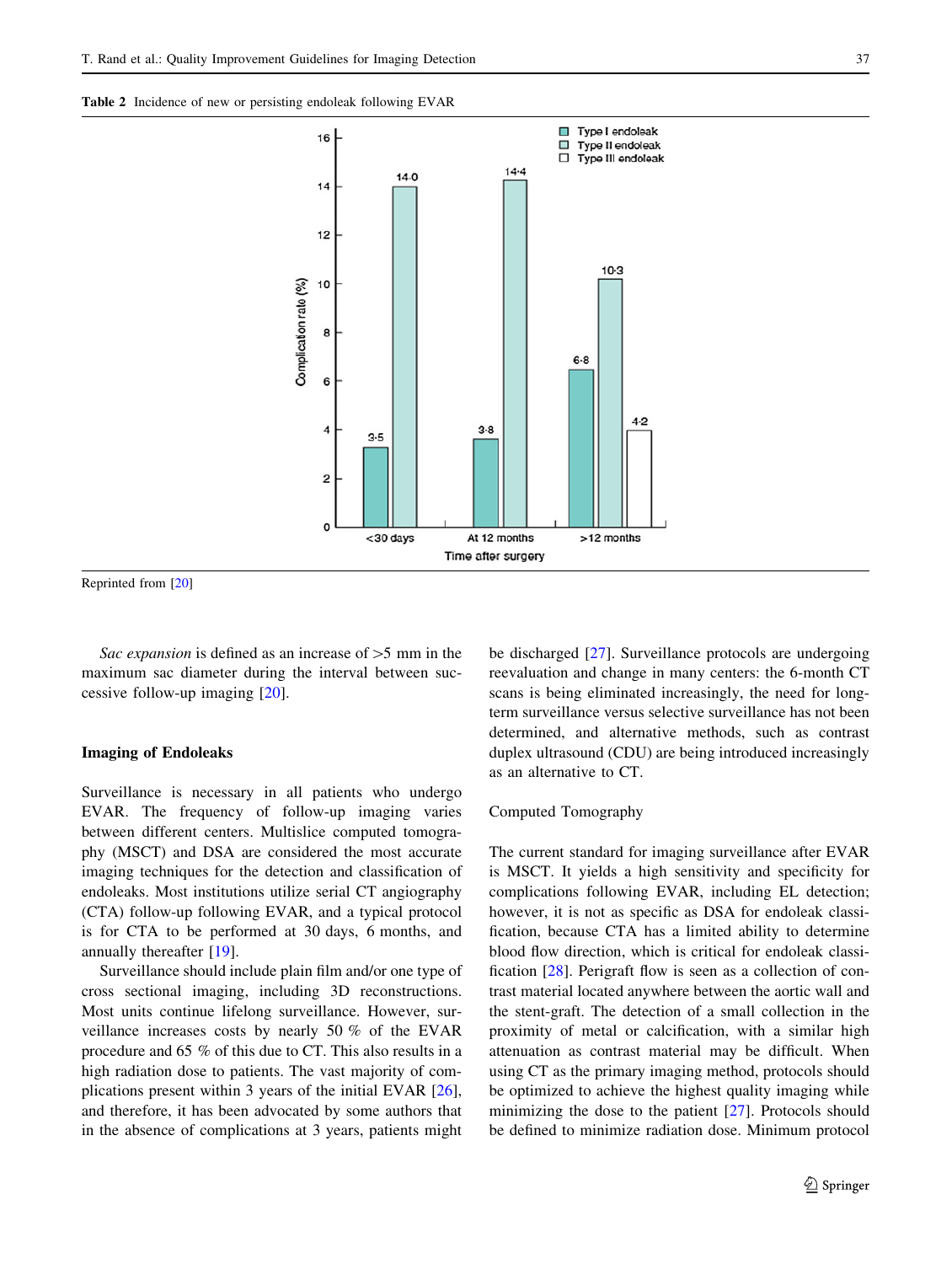<span id="page-3-0"></span>

Fig. 1 Type 1b (distal) endoleak at the left distal limb before  $(A, B)$  and after  $(C)$  endovascular repair (DSA)

is a single arterial phase study. A delayed phase study is of value in those patients with enlarging sacs with no cause on the arterial phase. One alternative technique involves splitting the bolus so that one part is given at a delay before the CT and the other just before, so that the CT is arterial phase but with the benefit of the equivalent of a late phase study. Delayed phase images after contrast injection are helpful to differentiate progressive aneurysm expansion due to low-flow endoleak from endotension. The unenhanced phase rarely contributes to the diagnosis and should be omitted whenever possible. Standard techniques comprise the use of MSCT scanners.

Technical parameters will vary depending on the type and make of the scanner within each unit. With the use of MSCT, 3D imaging reconstructions can be performed [\[28](#page-9-0)– [30](#page-9-0)] to classify and to help localize the site of endoleaks. For a 64 MSCT, the following parameters are suggested in Table [3](#page-5-0).

# Color Duplex Ultrasound and Contrast-enhanced Ultrasound

Avoidance of ionizing radiation and potentially nephrotoxic contrast agent administration are the main advantages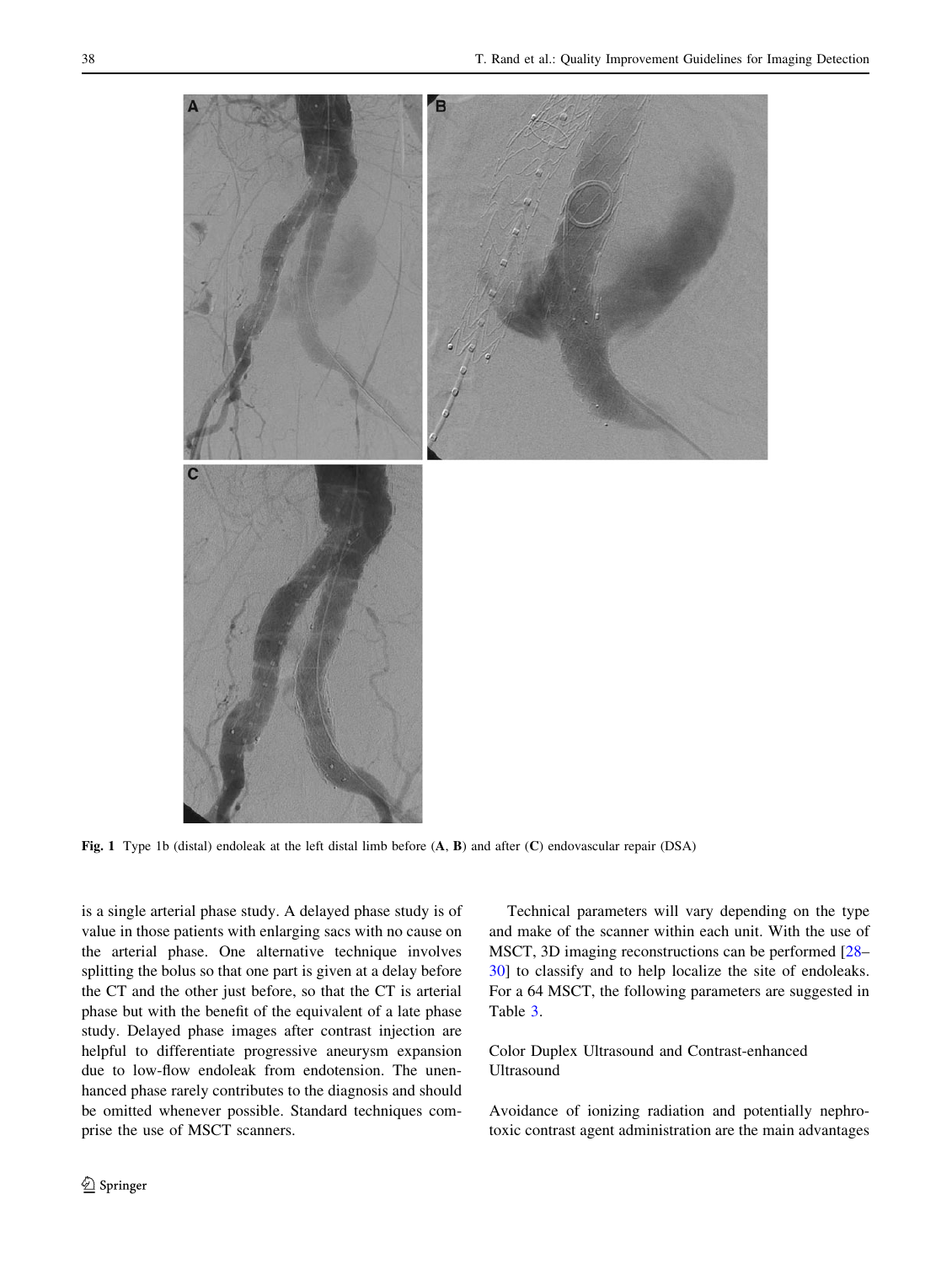<span id="page-4-0"></span>

Fig. 2 Type 2 endoleak at contrast-enhanced CT



Fig. 3 Type 3 disconnection leak at the right limb, before (A) and after (B) endovascular repair (DSA)

of color duplex ultrasound (CDU) compared with CTA. CDU also offers the additional advantage to document flow velocity and direction in the aneurysm sac, thus providing dynamic information. Using US contrast media can improve the sensitivity and specificity of CDU [\[31–33](#page-9-0)]. Furthermore, it can be used for the guidance of percutaneous treatment or ELs [\[34](#page-9-0)].

Several recent studies also have shown superior results of contrast-enhanced ultrasound (CEUS) compared with CTA for the detection and classification of endoleaks. However, these results must be interpreted with caution, because the quality of CDU imaging may be affected by several factors, including patient habitus, bowel gas, and the skill of the operator [\[28](#page-9-0), [32\]](#page-9-0). CTA cannot currently be completely substituted, because it enables a more precise evaluation of aneurysm morphologic changes, aneurysm sac diameter, graft anchorage, and integrity.

Some investigators have recommended that if no endoleak or sac enlargement is detected on the first-year follow-up CT, CDU should be used as the sole follow-up imaging modality following EVAR. Detection of a new onset endoleak or sac enlargement by CDU would prompt further CT imaging [\[35](#page-9-0), [36](#page-9-0)]. CDU and CEUS also can be used along with CTA when the latter reveals the presence of endoleak to provide a better characterization of this taking advantage of the angiodynamic behavior of the contrast agent. It also may be useful when there is an increase in the aneurysm sac diameter with a negative CTA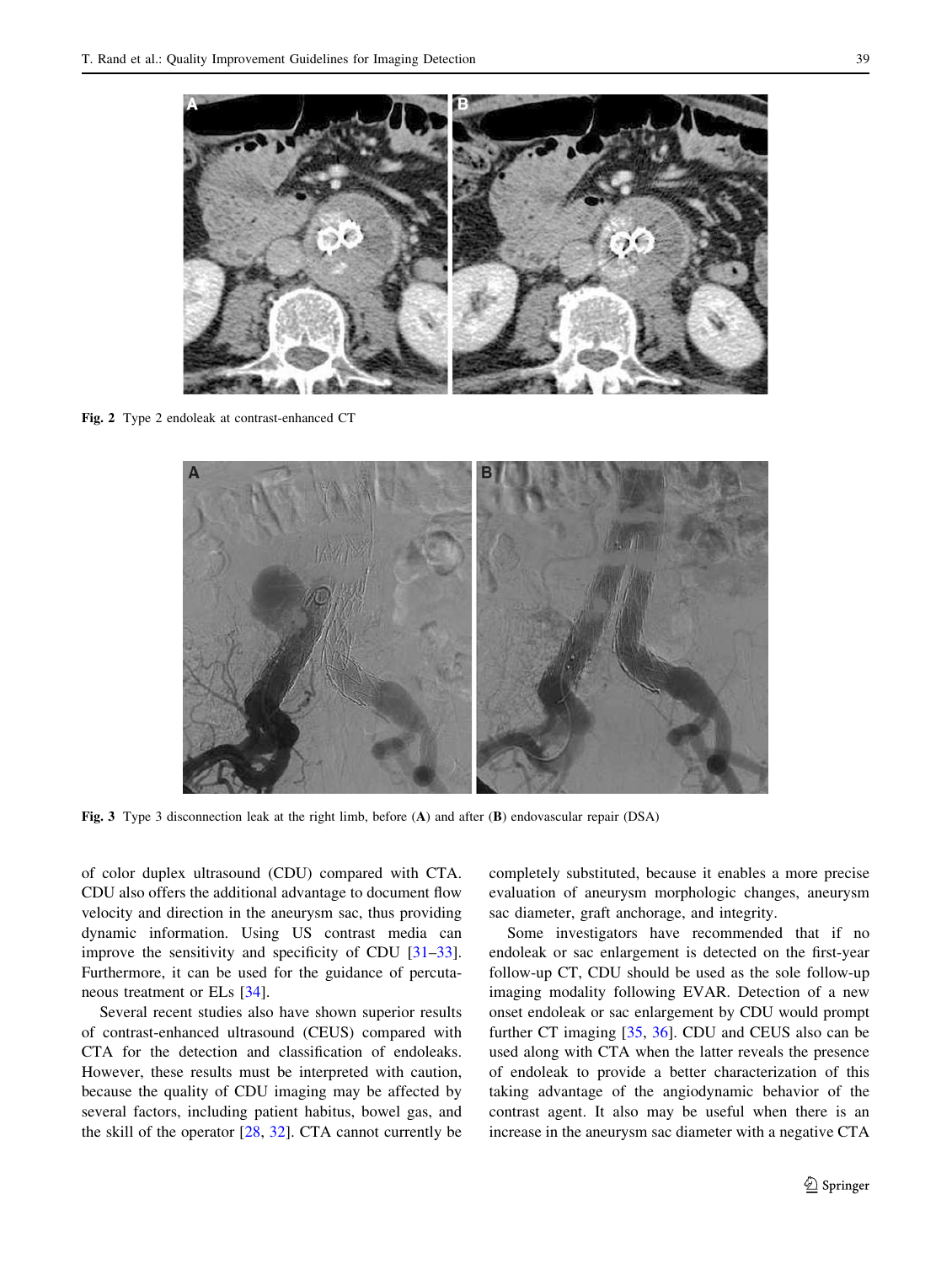<span id="page-5-0"></span>

Fig. 4 Type 5 (endotension) endoleak. No evidence of extravasation into the increased aneurysmal sac (A). Direct puncture (B) revealed a serous, slightly hemorrhagic content (C). Courtesy of Lammer J, Vienna, Austria

|  |  |  |  |  | Table 3 Standard parameters for evaluation of the aorta for endoleaks using 64 MSCT |  |
|--|--|--|--|--|-------------------------------------------------------------------------------------|--|
|--|--|--|--|--|-------------------------------------------------------------------------------------|--|

| Abdominal aorta (64-slice scanner), i.e., Siemens Somatom 64 |     |     |          |       |             |       |
|--------------------------------------------------------------|-----|-----|----------|-------|-------------|-------|
|                                                              | kV  | mAS | Rot Time | Slice | Coll. Slice | Pitch |
| Arterial phase                                               | 120 | 200 | 0.5      | 3     | 64/0.6      |       |
| Venous phase                                                 | 120 | 200 | 0.5      | 3     | 64/0.6      |       |
| Contrast medium injection parameters                         |     |     |          |       |             |       |
| Total volume: 120 ml                                         |     |     |          |       |             |       |
| Flow: $4.5$ ml/s                                             |     |     |          |       |             |       |
| Care bolus $(CB) + 6$ s delay                                |     |     |          |       |             |       |
| Saline chaser bolus after injection of the contrast medium   |     |     |          |       |             |       |

Region of interest (ROI) in the proximal abdominal aorta at the celiac axis

Special applications MPR multiplanar reconstruction, MIP maximum intensity projection, thin MIP, SSD (shaded surface display), VRT volume rendering techniques, CPR curved planar reformation

to show sac reperfusion or to monitor type II endoleaks, thereby reducing the need for CTA with consequent reduction of costs and exposure to radiation.

# Magnetic Resonance Imaging

Magnetic resonance imaging (MRI) is used less commonly in clinical practice for endoleak detection after EVAR. Although the sensitivity of gadolinium enhanced MRI might be superior to CT for detection of type II ELs, image quality and interpretation is decreased by significant artefacts, coming from the device itself or other sources [[37,](#page-9-0) [38](#page-9-0)]. MRI with new blood pool contrast agents with longer serum half-life can help to image patients with nonshrinking aneurysms due to endoleaks that are occult on CTA [\[38](#page-9-0)]. Further studies and MRI compatible stent-grafts are required to define the exact role of MRI for surveillance after EVAR.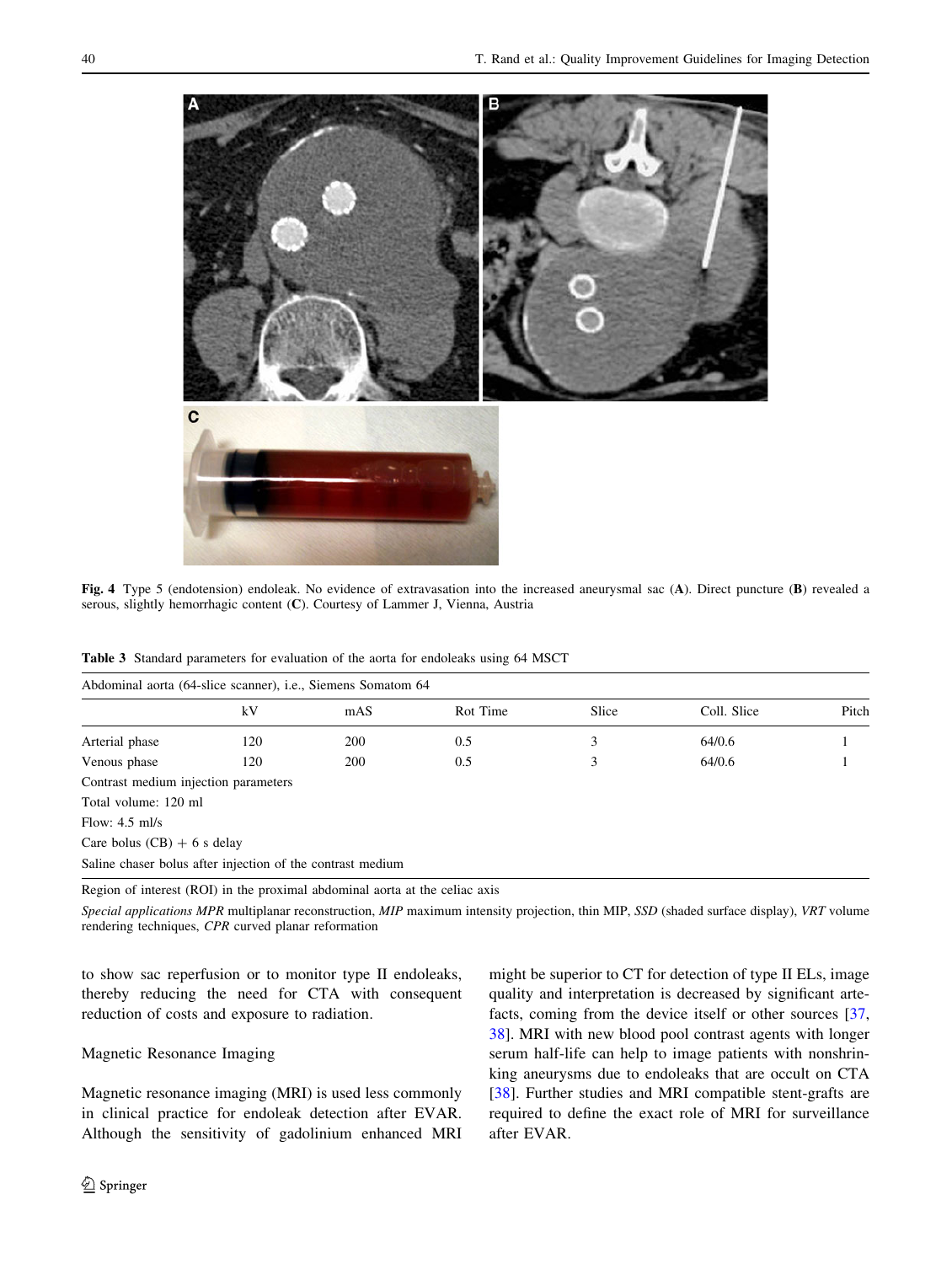### Angiography

CTA and CDU are routinely used methods to detect endoleaks after EVAR. However, DSA may still be required to determine the type and source of an already detected EL after CT evaluation [\[5](#page-8-0)]. ELs occurring in the distal sealing zones (IB) may be confused with type II ELs. Balloon blockage techniques and selective angiography can clearly differentiate ELs, if such problems arise. Aortography performed with the diagnostic catheter placed above and within the endograft permit exclusion of a type IA proximal EL vs. type II EL. Additionally, selective angiography of the superior mesenteric and the hypogastric arteries can be assessed to identify collateral pathways to inferior mesenteric and lumbar arteries, respectively, as a prelude to treatment of the EL with embolization during the same session in suitable cases. If the EL cannot be visualized angiographically via a transarterial approach, direct translumbar puncture of the sac percutaneously, can be performed  $[5, 6]$  $[5, 6]$  $[5, 6]$  $[5, 6]$  $[5, 6]$ .

#### Plain Radiography

Although they do not image endoleaks directly, plain radiographs (anteroposterior and lateral projections) are very accurate to assess migration, stent fractures, and modular separations, which may result in type I and III endoleaks [[12\]](#page-9-0).

# Indications for Treatment of ELs

Secondary interventions are performed following EVAR in 16.2 % of patients most commonly due to endoleak (Table 4)  $[20, 27, 39-58]$  $[20, 27, 39-58]$  $[20, 27, 39-58]$  $[20, 27, 39-58]$  $[20, 27, 39-58]$  $[20, 27, 39-58]$  $[20, 27, 39-58]$ . Type I EL is associated with significant pressure increase in the sac and constitutes a high risk for continued aneurysm expansion and rupture. Therefore, type I ELs are considered clinically significant and should be treated quickly upon detection.

For type II endoleaks, a "wait and see" approach is accepted with regular follow-up for stable aneurysms, because up to 50 % of these endoleaks will eventually thrombose spontaneously  $[12, 40]$  $[12, 40]$  $[12, 40]$  $[12, 40]$  $[12, 40]$ . If there is an increase in size of the aneurysm sac, this is indicative of high sac pressure and the endoleak should be treated. There is currently no defined increase in size in the literature at which intervention is recommended, but in the authors practice we use  $a > 5$ -mm increase in size.

Table 4 Summary of studies retrieving reintervention rates for endoleaks

| Study             | Year | <b>EVR</b><br>cases | Secondary<br>interventions $(\%)$ | Reintervention<br>for EL $(\%)$ |
|-------------------|------|---------------------|-----------------------------------|---------------------------------|
| EVAR1             | 2005 | 543                 | 20                                | 8                               |
| EVAR <sub>2</sub> | 2005 | 178                 | 26                                | 8                               |
| Ricco             | 2003 | 1012                |                                   | 7.5                             |
| Eurostar          | 2006 | 2846                | 8.7                               | 4.2                             |
| Cao               | 2009 | 349                 | 9.5                               | 3.1                             |
| Criado            | 2003 | 240                 | 3.8                               | 1.3                             |
| Etkouri           | 2003 | 100                 | 29                                | 10                              |
| Flora             | 2003 | 108                 | 26                                | 9                               |
| Carpenter         | 2004 | 192                 | 12                                | 5                               |
| Lalka             | 2005 | 136                 | 12.5                              | 7.3                             |
| Hiramoto          | 2007 | 325                 | 8.6                               | 6.7                             |
| Abbruzese         | 2008 | 565                 | 10.6                              | 7.8                             |
| Smih              | 2008 | 113                 | 27                                | 9.7                             |
| Traul             | 2008 | 245                 | 6                                 | 3                               |
| <b>Black</b>      | 2009 | 417                 | 7.4                               | 1.9                             |
| Espinosa          | 2009 | 337                 |                                   | 5.6                             |
| Jean Baptiste     | 2009 | 447                 | 6.5                               | $\overline{4}$                  |
| Pitoulias         | 2009 | 617                 | 22.5                              | 11.6                            |
| Conrad            | 2009 | 832                 | 11                                | 8                               |

Reprinted from [[26](#page-9-0)]

Type III ELs should be treated upon detection. An additional covered extension cuff at the level of the leak is required. Type IV EL represents self-limiting blood flow through the graft material due to porosity and treatment is not usually required. Type V ELs are treated individually. Invasive pressure monitoring may be a useful adjunct; however, treatment of type V ELs is not defined. The risk of rupture from combined types I and III endoleaks is reported to be ten times of that of type II endoleaks (Table 5).

Table 5 Risk for ruptures in EL

| $0.4\%$<br>$0.04\%$ |
|---------------------|
|                     |
|                     |
|                     |
| $0.2 \%$            |
|                     |
| p < 0.001           |
| p < 0.001           |
| p < 0.001           |
|                     |

Based on the following numbers the risk of rupture from combined types I and III endoleaks is reported to be ten times that of type II endoleaks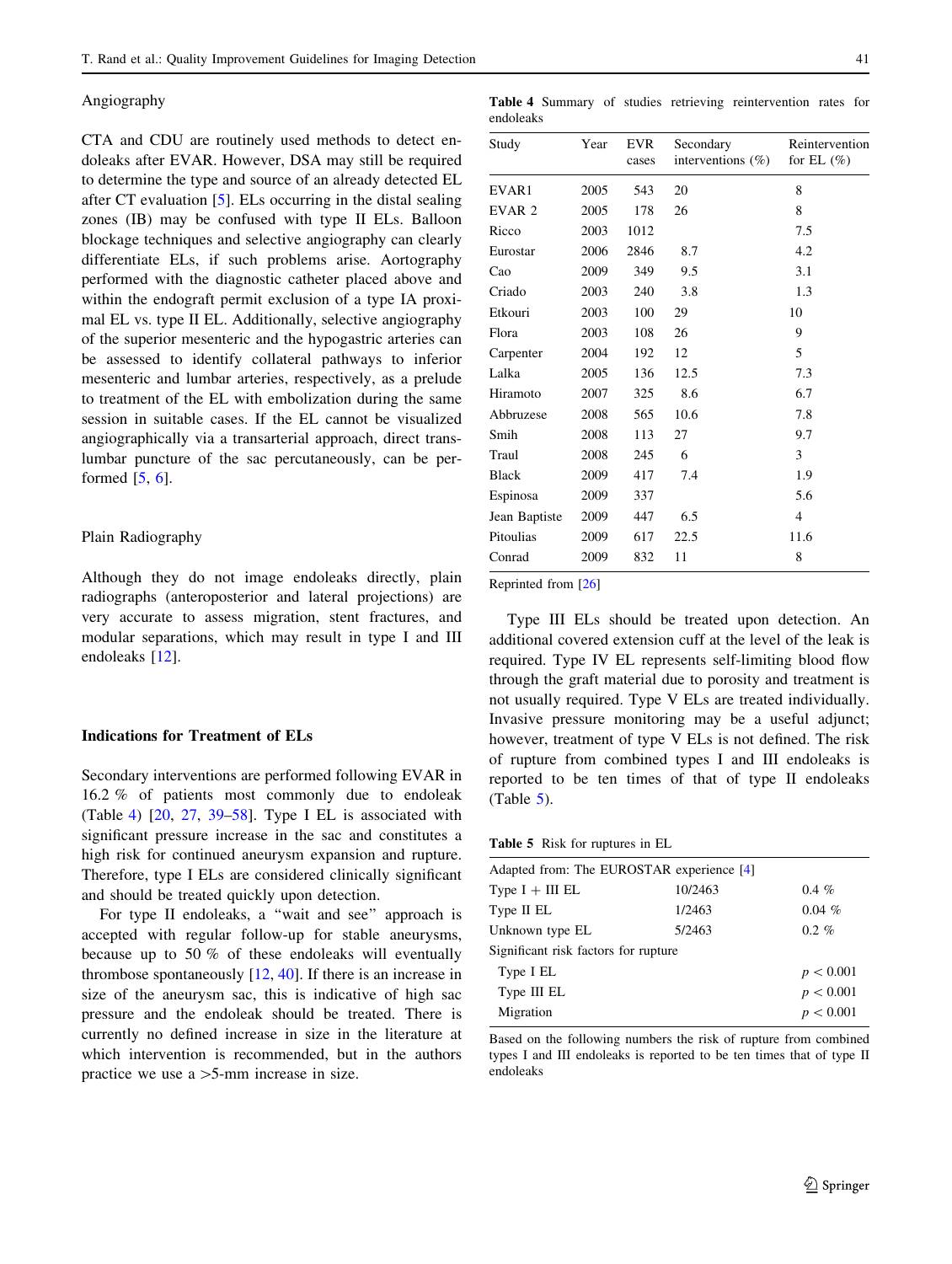#### Patient Preparation

The majority of cases can be treated endovascularly (82 %) with only a minority requiring surgery  $(18 \%)$  [\[3](#page-8-0)]. In case of a strictly endovascular procedure, patient preparation and management is the same as for any standard endovascular procedure. Where a formal cut down is required, the preparation is as for any surgical case. Prophylactic antibiotics for secondary interventions are advisable, although there is no convincing evidence of benefit for the prevention of infection in the literature.

# Procedural Features

Good patient planning with appropriate patient and device selection and adherence to high standards in technique should minimize the development of endoleaks that require treatment.

# Type I El

Immediate type I EL may be treated by balloon remodelling or the use of various extender cuffs or other modular devices, such as bare stents [[5,](#page-8-0) [19](#page-9-0)]. Delayed type I ELs might occur with changes in the configuration of the aorta or graft migration. These ELs can be managed by placement of an extension cuff if any additional landing zone exists, which gives an additional coverage at the end of the stent graft or balloon angioplasty and placement of bare stents to increase the radial strength to the sealing zones. Rarely obliteration of the lumen with coils, glue, thrombin, or other embolic agents, such as N-BCA (Trufill, Cordis, Miami, FL) "glue" or Onyx (ev3, Plymouth, MN) is performed [\[59](#page-10-0), [60\]](#page-10-0). In these approaches, the graft is probed from the femoral or brachial artery with a curved catheter, i.e., SOS Omni (AngioDynamics). After the tip of the catheter has engaged the channel of the leak, a microcatheter can be advanced and embolization performed by using a variety of agents [\[5](#page-8-0), [59\]](#page-10-0). In case of failure of endovascular techniques to control type I EL, conversion to open surgery may be the only option.

# Type II EL

Common sources for type II ELs are arterial branches that are prone to retrograde flow after having being covered by a stent-graft. Therefore, careful CTA evaluation of vessels should be performed during the planning phase of EVAR cases to reduce the risk of type II ELs. To prevent endoleaks caused by retrograde flow when coverage of the internal iliac arteries (IIA) is indicated due to combined iliac artery aneurysm, occlusion of the internal iliac artery is commonly performed with transarterial embolization using metallic coils or nitinol occlusion plugs. Embolization should involve only the proximal part of the IIA, preserving the branches for collateral circulation. Bilateral IIA occlusions should be avoided if possible, because of the potential risk of ischemic complications, although such complications have been shown to be far less morbid than previously thought [[60,](#page-10-0) [61\]](#page-10-0).

Prominent lumbar arteries or a prominent IMA may be preevaluated as a potential source of ELs and can be embolized by coils prior stent-graft insertion [[62–64\]](#page-10-0). No overall significant reduction in endoleak occurrence has been demonstrated, and pre-EVAR embolization is not generally recommended [\[65](#page-10-0)].

In case of type II ELs associated with continuous increase of the size of the aneurysm sac detected in the course of follow-ups after stent-graft insertion, translumbar and transarterial embolization techniques are effective [\[1](#page-8-0), [5\]](#page-8-0). The use of microcatheters and embolization of the feeding and draining arteries with coils is one method. These procedures can be rather time-consuming and can require advanced technical skills. Also, catheterization and successful embolization may not be possible in all patients because of anatomic limitations. To prevent recurrences after embolization, entering the aneurysm sac with a microcatheter and embolization of both the channels in the sac and the feeding/draining vessels is advised. Clear anatomic background and the knowledge of vessel anatomy are mandatory.

Leaks from lumbar arteries may be treated via catheterization of the hypogastric arteries. Leaks from the IMA may be treated by a passage from the SMA via collaterals (Riolan Anastomosis). Laparoscopic retroperitoneal ligation of the IMA or the lumbar arteries may be used, as an alternate option for treatment of type II endoleaks [\[66](#page-10-0), [67](#page-10-0)]. However, it requires advanced laparoscopic experience and is more invasive than embolization techniques.

If the endoleak cannot be reached by endovascular route, translumbar embolization with direct puncture of the aneurysm sac can be performed with a percutaneous approach [\[34](#page-9-0), [68](#page-10-0), [69](#page-10-0)]. It can be performed under CT, fluoroscopy, or ultrasound guidance. A 18- to 22-gauge needle is inserted directly into the aneurysm sac with imaging guidance (US and/or CT) and then the embolization is performed by using embolic agents, such as coils, glue, thrombin, and/or onyx (see equipment) [[5,](#page-8-0) [70](#page-10-0), [71](#page-10-0)].

# Type III EL

Extreme angulation of the neck or iliac segments increases the risk of type III endoleaks. Most fabric failures have been found to be associated with specific graft designs and materials that have subsequently been modified or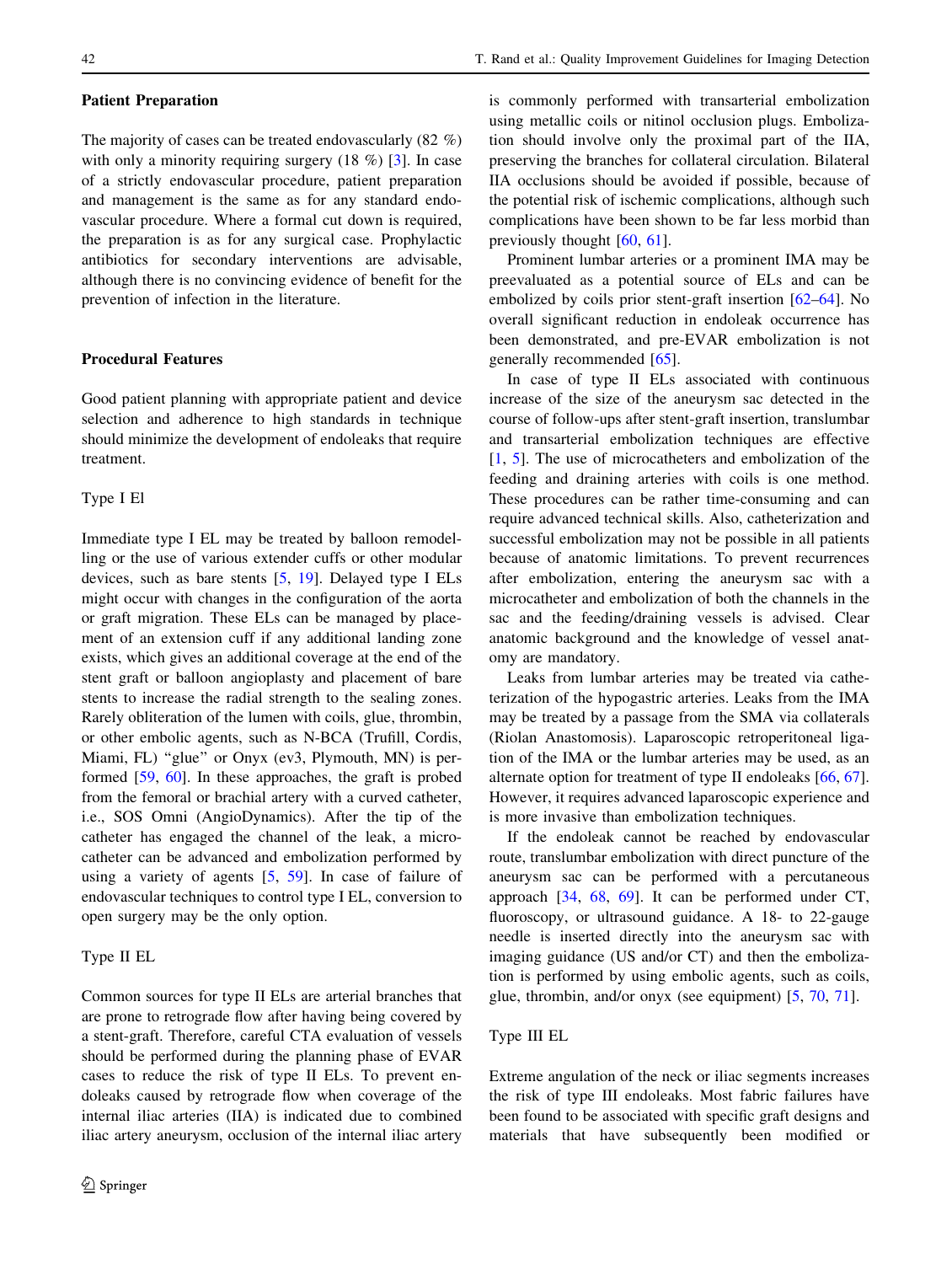<span id="page-8-0"></span>withdrawn from the market. Some failures related to modular separation are preventable by ensuring adequate overlap of modular elements of the graft. Existing type III ELs are treated by placement of additional extensions or cuffs. When endoleak is due to perforation of the fabric, relining of the entire stent graft with a new bifurcated one or converting to aortouniiliac graft with femoro-femoral cross-over bypass graft and deployment of an occluder to the contralateral side can be performed. Solitary limb tears may be treated by relining of the individual limb only. If these techniques fail to treat the leak, surgical conversion is the final treatment option.

### Type IV EL

Type IV endoleaks have been described particularly with the first generation of stent-grafts; however, with new generation low-porosity graft fabrics, these endoleaks are uncommon.

# Type V EL

Endotension seemed more common with expanded polytetrafluoroethylene (ePTFE) fabric grafts rather than polyester covered ones. New-generation ePTFE grafts include a second layer of low permeability ePTFE to decrease this risk [[72\]](#page-10-0). Usually endotension is considered a low-risk complication of EVAR in the short-term; however, continued enlargement of the sac usually requires surgical conversion, although relining of the entire stent-graft also has been attempted.

#### Medication and Periprocedural Care

Where a larger access to the groin is essential with surgical cut downs, to deliver proximal or distal cuffs or in case of stent in stent techniques (type I and III ELs), anticoagulation with 3–5,000 U of heparin and antibiotics should be given as an adjunct to the procedure.

# Postprocedural Follow-up

DSA will be performed as part of the secondary intervention. If this shows a satisfactory result, then short-term investigations can be skipped and further follow-up imaging should be performed as for primary EVAR with the use of MSCT or other adequate alternative imaging modalities.

### Outcome

Effectiveness For the repair of type I and III Els, the described procedures are highly effective, although a small incidence of recurrence is recognized. For type II Els, failure and recurrences have been reported in up to 80 % because of multiple communicating vessels [\[26](#page-9-0), [41](#page-9-0)–[58\]](#page-10-0).

# Complications

Potential complications after EL repair resemble those from the individual endovascular technique used. These represent the hazards of embolization techniques for the treatment of type II endoleaks and all hazards of stent displacement for the repair of types I and III ELs using proximal and distal cuffs or stent-in-stent techniques. Other complications are those generally encountered in endovascular therapies, such as puncture-associated bleeding complications, infections, or an inflammatory or thrombotic origin.

# **Conclusions**

Endoleaks are common complications in EVAR. With the introduction of improved techniques and stent-graft designs, the incidence of ELs has been reduced. Type II ELs are still by far the most common type. The vast majority of endoleaks that require treatment can be managed with endovascular techniques with only a minority requiring surgical intervention.

Conflict of interest The authors have no conflict of interest.

# References

- 1. Veith FJ, Baum RA, Ohki T et al (2002) Nature and significance of endoleaks and endotension: summary of opinions expressed at an international conference. J Vasc Surg 35(5):1029–1035
- 2. Solis MM, Ayerdi J, Babcock GA et al (2002) Mechanism of failure in the treatment of type II endoleak with percutaneous coil embolization. J Vasc Surg 36(3):485–491
- 3. Harris PL, Dimitri S (1999) Predicting failure of endovascular aneurysm repair. Eur J Vasc Endovasc Surg 17(1):1–2
- 4. van Marrewijk CJ, Fransen G et al EUROSTAR Collaborators (2004) Is a type II endoleak after EVAR a harbinger of risk? Causes and outcome of open conversion and aneurysm rupture during follow-up. Eur J Vasc Endovasc Surg 27(2):128–137
- 5. Cao P, De Rango P, Verzini F et al (2010) Endoleak after endovascular aortic repair: classification, diagnosis and management following endovascular thoracic and abdominal aortic repair. J Cardiovasc Surg 51:53–69
- 6. Van Bindsbergen L, Braak SJ, van Strijen MJ et al (2010) Type II endoleak embolization after endovascular abdominal aortic aneurysm repair with use of real-time three-dimensional fluoroscopic needle guidance. J Vasc Interv Radiol 21:1443–1447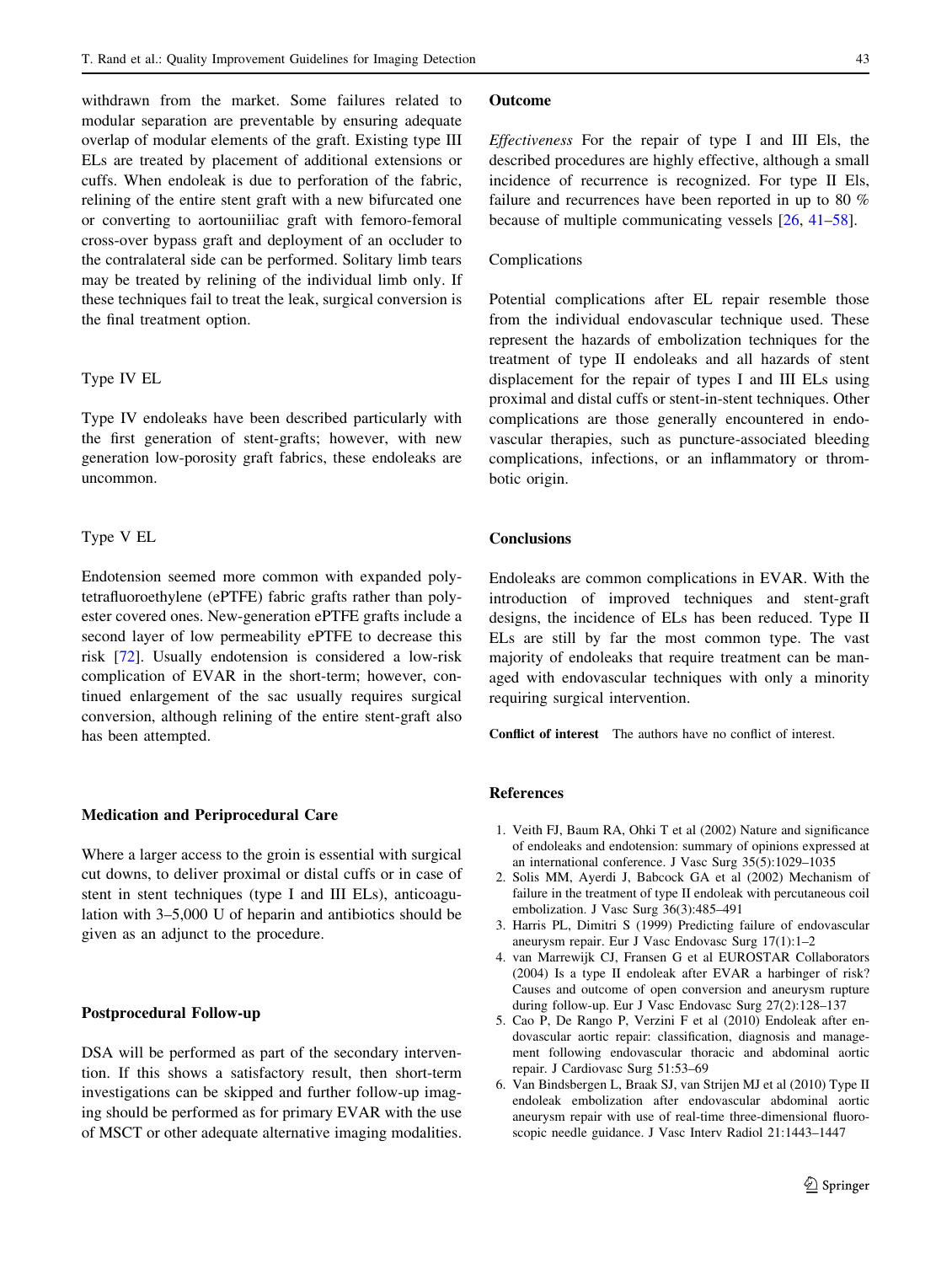- <span id="page-9-0"></span>7. Buth J, Laheij RJ (2000) Early complications and endoleaks after endovascular abdominal aortic aneurysm repair: report of a multicenter study. J Vasc Surg 31:134–146
- 8. van Marrewijk C, Buth J, Harris PL et al (2002) Significance of endoleaks after endovascular repair of abdominal aortic aneurysms: the EUROSTAR experience. J Vasc Surg 35(3):461–473
- 9. Liaw JV, Clark M, Gibbs R et al (2009) Update: complications and management of infrarenal EVAR. Eur J Radiol 71(3): 541–551
- 10. White GH, Yu W, May J et al (1997) Endoleak as a complication of endoluminal grafting of abdominal aortic aneurysms: classification, incidence, diagnosis, and management. J Endovasc Surg 4(2):152–168
- 11. Rosen RJ, Green RM (2008) Endoleak management following endovascular aneurysm repair. J Vasc Interv Radiol 19:S37–S43
- 12. Moll FL, Powell JT, Fraedrich G et al (2011) Management of abdominal aortic aneurysms clinical practice guidelines of the European Society for Vascular Surgery. Eur J Vasc Endovasc Surg 41:S1–S58
- 13. Baum RA, Stavropoulos SW et al (2003) Endoleaks after endovascular repair of abdominal aortic aneurysms. J Vasc Interv Radiol 14:1111–1117
- 14. Baum RA, Carpenter JP, Tuite CM et al (2000) Diagnosis and treatment of inferior mesenteric arterial endoleaks after endovascular repair of abdominal aortic aneurysms. Radiology 215(2): 409–413
- 15. Silverberg D, Baril DT, Ellozy SH et al (2006) An 8-year experience with type II endoleaks: natural history suggests selective intervention is a safe approach. J Vasc Surg 44(3):453– 459
- 16. Cynamon J, Federman AS, Veith FJ (1999) Repair of junctional stent-graft leaks with use of a bare metal stent. J Vasc Interv Radiol 10(3):275–280
- 17. Heikkinen MA, Arko FR, Zarins CK (2004) What is the significance of endoleaks and endotension. Surg Clin N Am 84(5): 1337–1352
- 18. Gilling-Smith G, Brennan J, Harris P et al (1999) Endotension after endovascular aneurysm repair: definition, classification, and strategies for surveillance and intervention. J Endovasc Surg 6(4): 305–307
- 19. Shah A, Stavropoulos SW (2009) Imaging surveillance following endovascular aneurysm repair. Semin Interv Radiol 26:10–16
- 20. Drury D, Michaels JA, Jones L et al (2005) Systematic review of recent evidence for the safety and efficacy of elective endovascular repair in the management of infrarenal abdominal aortic aneurysm. Br J Surg 92:937–946
- 21. Baum RA, Carpenter JP, Golden MA et al (2002) Treatment of type 2 endoleaks after endovascular repair of abdominal aortic aneurysms: comparison of transarterial and translumbar techniques. J Vasc Surg 35:23–29
- 22. Solis MM, Ayerdi J, Babcock GA et al (2002) Mechanism of failure in the treatment of type II endoleak with percutaneous coil embolization. J Vasc Surg 36:485–491
- 23. Springer F, Günther RW, Schmitz-Rode T (2008) Aneurysm sac pressure measurement with minimally invasive implantable pressure sensors: an alternative to current surveillance regimes after EVAR? Cardiovasc Interv Radiol 31:460–467
- 24. Dias NV, Ivancec K, Malina M et al (2004) Intra-aneurysm sac pressure measurements after endovascular aneurysm repair: differences between shrinking, unchanged, and expanding aneurysms with and without endoleaks. J Vasc Surg 39:1229–1235
- 25. Baum RA, Carpenter JP, Cope C et al (2001) Aneurysm sac pressure measurements after endovascular repair or abdominal aortic aneurysms. J Vasc Surg 33:32–41
- 26. Nordon IM, Karthikesalingam A, Hinchcliffe RJ et al (2010) Secondary interventions following endovascular aneurysm repair

(EVAR) and the enduring value of graft surveillance. Eur J Vasc Endovasc Surg 39:547–554

- 27. Stavropoulos SW, Charagundla SR (2007) Imaging techniques for detection and management of endoleaks after endovascular aortic aneurysm repair. Radiology 243(3):641–655
- 28. Fan CM, Rafferty EA, Geller SC et al (2001) Endovascular stentgraft in abdominal aortic aneurysms: the relationship between patent vessels that arise from the aneurysmal sac and early endoleak. Radiology 218(1):176–182
- 29. Iezzi R, Cotroneo AR, Filippone A et al (2008) Multidetector-row computed tomography angiography in abdominal aortic aneurysm treated with endovascular repair: evaluation of optimal timing of delayed phase imaging for the detection of low-flow endoleaks. J Comput Assist Tomogr 32(4):609–615
- 30. Van der Laan MJ, Bartels LW, Viergever MA et al (2006) Computed tomography versus magnetic resonance imaging of endoleaks after EVAR. Eur J Vasc Endovasc Surg 32(4):361–365
- 31. Henao EA, Hodge MD, Felkai DD et al (2006) Contrast enhanced duplex surveillance after endovascular abdominal aortic aneurysm repair: improved efficacy using a continuous infusion technique. J Vasc Surg 43:259–264
- 32. Golzarian J, Murgo S, Dussaussois L (2002) Evaluation of abdominal aortic aneurysm after endoluminal treatment: comparison of colour Doppler sonography with biphasic helical CT. AJR Am J Roentgenol 178(3):623–628
- 33. Bakken AM, Illig KA (2010) Long-term follow-up after endovascular aneurysm repair: is ultrasound alone enough? Perspect Vasc Surg Endovasc Ther 22(3):145–151
- 34. Gorlitzer M, Mertikian G, Trnka H et al (2008) Translumbar treatment of type II endoleaks after endovascular repair of abdominal aortic aneurysm. Interact Cardiovasc Thorac Surg 7(5):781–784
- 35. Sternbergh WC, Greenberg RK, Chuter TA et al (2008) Redefining postoperative surveillance after endovascular aneurysm repair: recommendations based on 5-year follow-up in the US Zenith multicenter trial. J Vasc Surg 48:278–284
- 36. Pitton MB, Schweitzer H, Herber S et al (2005) MRI versus helical CT for endoleak detection after endovascular aneurysm repair. AJR Am J Roentgenol 185(5):1275–1281
- 37. Schwope RB, Alper HJ, Talenfeld AD et al (2007) MR angiography for patient surveillance after endovascular repair of abdominal aortic aneurysms. AJR Am J Roentgenol 188:334–340
- 38. Cornelissen SA, Prokop M, Verhagen HJ et al (2010) Detection of occult endoleaks after endovascular treatment of abdominal aortic aneurysm using magnetic resonance imaging with a blood pool contrast agent: preliminary observations. Invest Radiol 45(9):548–553
- 39. Steinmetz E, Rubin BG, Sanchez LA et al (2004) Type II endoleak after endovascular abdominal aortic aneurysm repair: a conservative approach with selective intervention is safe and cost effective. J Vasc Surg 39:306–313
- 40. EVAR trial participants (2005) Endovascular aneurysm repair and outcome in patients unfit for open repair of abdominal aortic aneurysm (EVAR trial 2): randomised controlled trial. Lancet 25:2187–2192
- 41. Ricco JB, Goëau-Brissonnière O, Rodde-Dunet MH et al (2003) Use of abdominal aortic endovascular prostheses in France from 1999 to 2001. J Vasc Surg 38(6):1273–1281
- 42. Hobo R, Buth J, EUROSTAR collaborators (2006) Secondary interventions following endovascular abdominal aortic aneurysm repair using current endografts. A EUROSTAR report. J Vasc Surg 43(5):896–902
- 43. Cao P, De Rango P, Parlani G et al (2009) Durability of abdominal aortic endograft with the Talent Unidoc stent graft in common practice: core lab reanalysis from the TAURIS multicenter study. J Vasc Surg 49(4):859–865